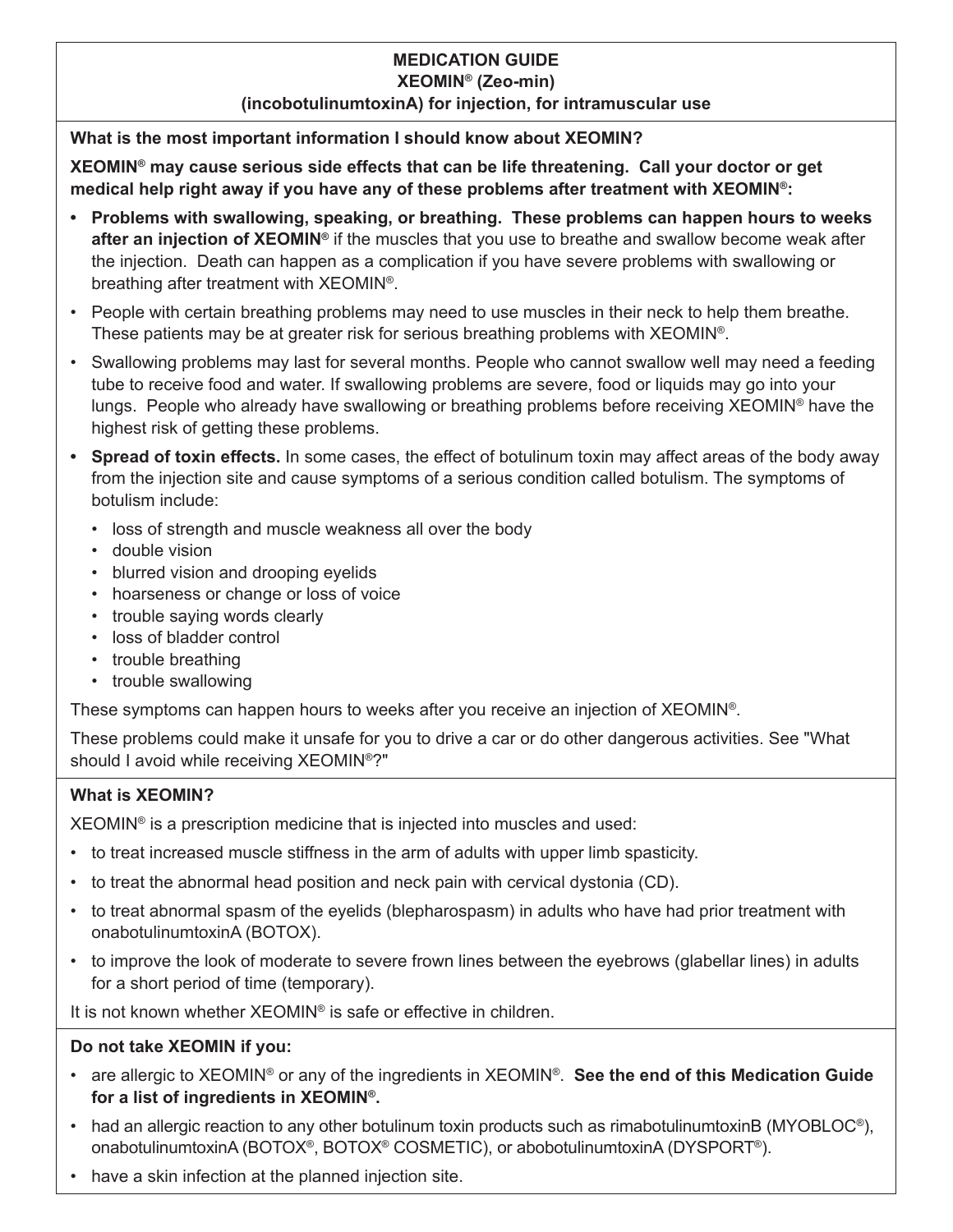#### **Before receiving XEOMIN, tell your doctor about all of your medical conditions, including if you:**

- have a disease that affects your muscles and nerves (such as amyotrophic lateral sclerosis [ALS or Lou Gehrig's disease], myasthenia gravis or Lambert-Eaton syndrome). **See "What is the most important information I should know about XEOMIN®?"**
- have had any side effect from any other botulinum toxin in the past
- have a breathing problem, such as asthma or emphysema
- have a history of swallowing problems or inhaling food or fluid into your lungs (aspiration)
- have bleeding problems
- have drooping eyelids
- have plans to have surgery
- have had surgery on your face
- are pregnant or plan to become pregnant. It is not known if XEOMIN® can harm your unborn baby.
- are breastfeeding or plan to breastfeed. It is not known if XEOMIN® passes into breast milk.

Tell your doctor about all the medicines you take, including prescription and over-the-counter medicines, vitamins and herbal supplements.

Using XEOMIN® with certain other medicines may cause serious side effects. **Do not start any new medicines until you have told your doctor that you have received XEOMIN® in the past.**

### **Especially tell your doctor if you:**

- have received any other botulinum toxin product in the last four months
- have received injections of botulinum toxin such as rimabotulinumtoxinB (MYOBLOC®), onabotulinumtoxinA (BOTOX®, BOTOX® COSMETIC) and abobotulinumtoxinA (DYSPORT®) in the past. Be sure your doctor knows exactly which product you received. The dose of XEOMIN<sup>®</sup> may be different from other botulinum toxin products that you have received.
- have recently received an antibiotic by injection
- take muscle relaxants
- take an allergy or cold medicine
- take a sleep medicine
- take a blood thinner medicine

## **Ask your doctor if you are not sure if your medicine is one that is listed above.**

Know the medicines you take. Keep a list of your medicines with you to show your doctor and pharmacist each time you get a new medicine.

## **How should I take XEOMIN?**

- XEOMIN<sup>®</sup> is a shot (injection) that your doctor will give you.
- XEOMIN<sup>®</sup> is injected into your affected muscles.
- Your doctor may change your dose of XEOMIN<sup>®</sup> until you and your doctor find the best dose for you.

## **What should I avoid while taking XEOMIN?**

XEOMIN® may cause loss of strength or general muscle weakness, blurred vision, or drooping eyelids within hours to weeks of taking XEOMIN®. If this happens, do not drive a car, operate machinery, or do other dangerous activities. See "What is the most important information I should know about XEOMIN®?"